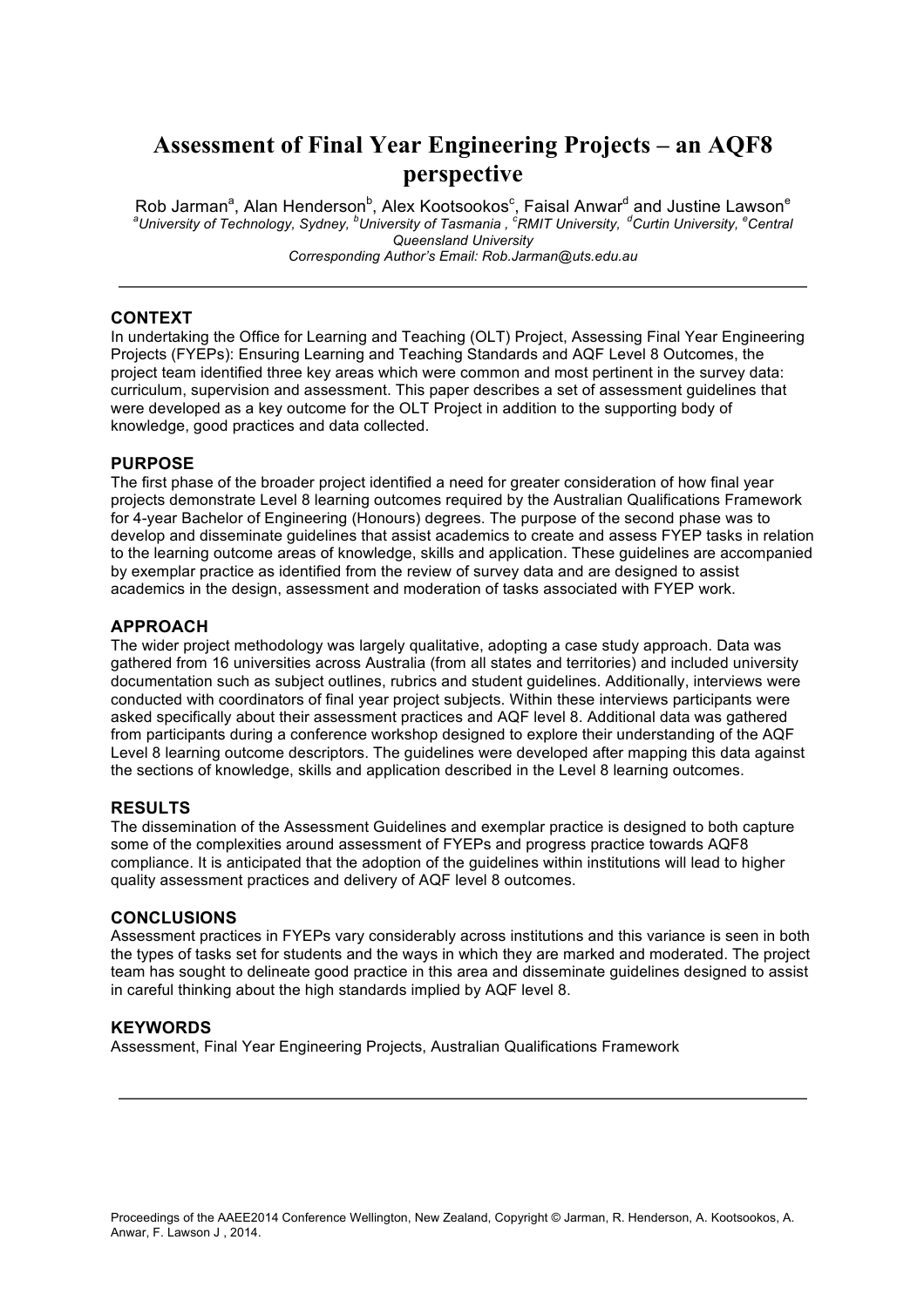# **Introduction**

In undertaking the Office for Learning & Teaching (OLT) Project: *Assessing Final Year Engineering Projects (FYEPs): Ensuring Learning and Teaching Standards and AQF8 Outcomes*, the project team identified three key areas which were common and most pertinent in the survey data collected. These were: curriculum, supervision and assessment. This paper presents the set of Assessment Guidelines that have been developed as part of the deliverables for the OLT Project and they are based on the supporting body of knowledge, good practices and data collected. The assessment guidelines typically apply to four year undergraduate engineering degrees with embedded Honours. Such qualifications are designed to support achievement of the Level 8 learning outcomes of the Australian Qualification Framework (AQF, 2013). The skills and application of knowledge outcomes most relevant to final year engineering projects are shown in Table 1 with the key points of difference between AQF7 and AQF8 highlighted in **bold**.

### **Table 1: Points of Difference between AQF levels 7 & 8 (AQF, 2013, p.16)**

| Skills                                    | Graduates will have cognitive skills to review, analyse, consolidate and synthesise<br>knowledge to identify and provide solutions to complex problems with<br>intellectual independence |  |
|-------------------------------------------|------------------------------------------------------------------------------------------------------------------------------------------------------------------------------------------|--|
|                                           | Graduates will have cognitive and technical skills to demonstrate a broad<br>understanding of a body of knowledge and theoretical concepts with advanced<br>understanding in some areas  |  |
|                                           | Graduates will have cognitive skills to exercise critical thinking and judgement in<br>developing new understanding                                                                      |  |
|                                           | Graduates will have technical skills to design and use research in a project                                                                                                             |  |
|                                           | Graduates will have communication skills to present a clear and coherent exposition of<br>knowledge and ideas to a variety of audiences                                                  |  |
| Application<br>of knowledge<br>and skills | Graduates will demonstrate the application of knowledge and skills to plan and<br>execute project work and/or a piece of research and scholarship with some<br>independence              |  |

In line with the scope of the OLT project, these points of difference were the focus for the project team. The learning outcomes described in Australian Qualification Framework (AQF, 2013) for Level 7 were assumed as these describe 3-year bachelor degrees (non-honours awards).

Further to this point, it is acknowledged that institutions have well established final year project requirements embedded in their engineering courses, and that these afford useful capstone learning opportunities (readiness for graduation) for students as well as demonstration of EA Stage 1 Competencies and accreditation requirements (Engineers Australia, 2011). The introduction of AQF and the uptake by the majority of institutions to ensure their courses will reflect Level 8 learning outcomes, provides a valuable disruption to practice and an excellent opportunity to reflect on and improve current practice.

## **Methodology**

The OLT Project was undertaken in two phases. In phase one, data was collected from 16 universities around Australia including examples of curriculum material and interviews with FYEP subject coordinators. Contributing Universities were from the Australian Technology Network, the Regional Universities Network and the Group of Eight and data was provided from several different engineering disciplines, including: mechanical, aerospace,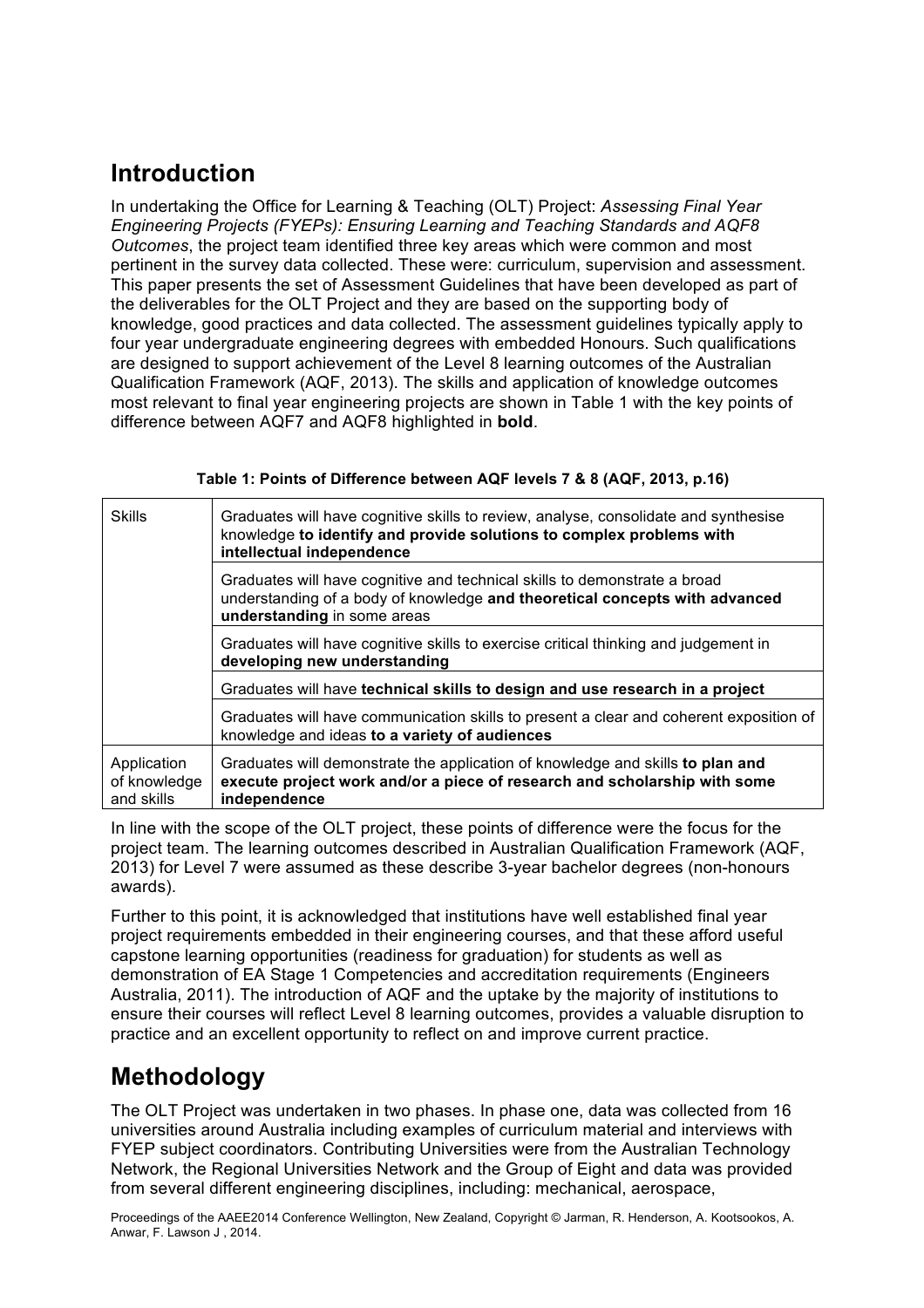mechatronics, electrical, civil, chemical and mining. The data sources therefore represent a wide range of University type and a wide range of engineering disciplines. However, because the skill set which demonstrates AQF 8 (see Table 1) is generic in nature, no distinction was made between the different disciplines of engineering.

Analysis of the data identified three key areas: curriculum, supervision, and assessment as key themes. In phase two, the project team attempted to synthesise the data into a set of draft guidelines to be used by FYEP curriculum designers, supervisors and assessors. A series of workshops were held across Australia as part of the national dissemination strategy (Lawson, 2014a) to seek feedback on the draft guidelines. The feedback (still in progress at the time of writing this paper) will inform the final guidelines (Rasul, et al, nd). The focus of this paper is on the development of the draft assessment guidelines.

Given the significant task for the project team, three subgroups were formed to progress work in parallel. In the early stages it became apparent that it would be difficult to write guidelines that were only about assessment, without engaging areas of curriculum or supervision. This was reconciled by each group focussing on the points of difference between AQF7 and AQF8 (highlighted in bold in Table 1). It became clear that all institutions already had FYEP project subjects that were likely to be at least compliant with AQF Level 7. The guidelines point to key areas needed to meet AQF Level 8 outcomes. Other papers on Curriculum (Howard, et al, 2014) and Supervision (Martin, et al, 2014) present equivalent guidelines.

The research approach undertaken by the assessment group was iterative. In the early stages we noted project process (how the student went about delivering their project) was important and this could be evident in (say) reflective journals, student/supervisor discussion. The draft guidelines presented in this paper represented a shift in focus towards outcomes – those components of a FYEP which may provide evidence of learning such as deliverables and artefacts (Nouwens, et al, 2013). Based on dissemination workshop feedback (still in progress), it is likely that the final guidelines will recapture a focus on process as critical in affording a student the opportunity to demonstrate AQF Level 8 outcomes.

# **Results and Discussion**

A brief overview of the data collected in phase one of the OLT project indicates there is considerable language variation in the tasks/outcomes expected of the FYEP – 'design', 'implement', 'perform', 'prepare.' Some institutions attempt to qualify outcomes – 'produce high quality' 'apply original thinking.' Few institutions use the terminology used in AQF Level 8 in their course or subject documentation, but when interviewed most feel that their current practices reflect AQF Level 8. Final year engineering project deliverables include final report/thesis, progress documents, presentations/seminars and/or exhibitions. In terms of assessment, weightings for the thesis (final report) were observed to vary between 40% to 100% and the number of assessment tasks from 3 to 7. There is considerable variation in marking and moderation practices with many coordinators expressing concern about supervisor bias. Close attention is paid to formative assessment in many project courses and the use of peer and self-assessment in some. The following sections present three areas that were considered noteworthy.

## **Assessment Practices**

It is apparent that assessment practices in FYEPs vary considerably across institutions. This variance is seen in both the types of tasks students undertake and the ways in which they are marked and moderated.

However, variance per se between institutions is not viewed as a concern. Participants in the dissemination workshops have indicated the most important issue is quality or working towards high level learning outcomes. This aligns with accreditation requirements, including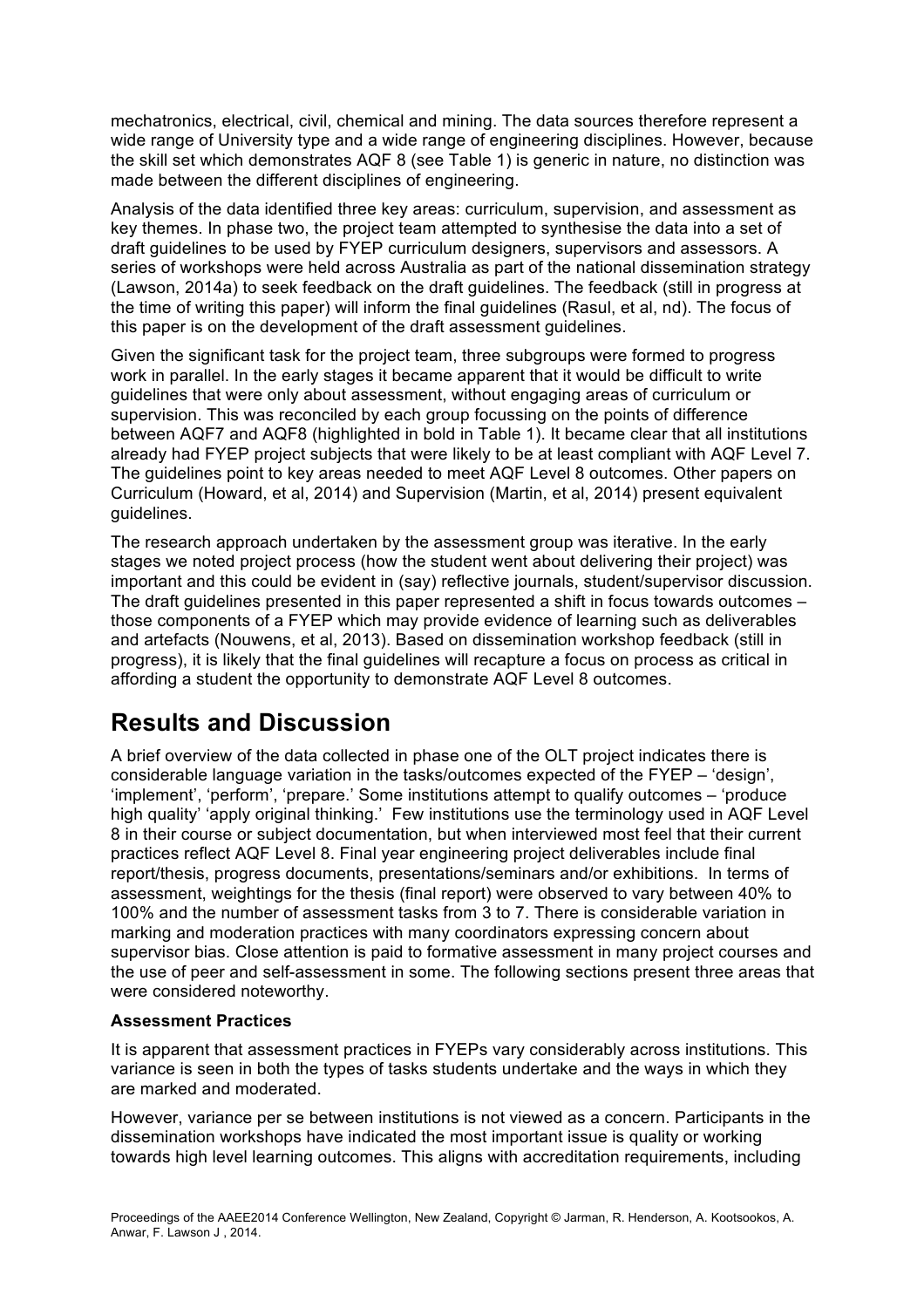EA Stage 1 outcomes. For example, there is agreement that an annotated bibliography would not be appropriate at AQF Level 8 outcome.

In addition, the group noted synergy between the AQF Level 8 outcome 'Graduates will have communication skills to present a clear and coherent exposition of knowledge and ideas to a variety of audiences' and the (best) practice of a few institutions conducting open/public exhibitions of student work. In short, the use of public presentations or exhibitions is supported in the literature as enhancing engagement and learning outcomes (Schmid, et al. 2012; Kar, et al, 2013). There is merit in institutions introducing or improving their practice in this area.

### **Supervisor Marking**

There was some contention regarding the role of the supervisor in marking of FYEP. In part, this contention may stem from "the subjectivity to be found in the supervisor-student relationship" (Lawson, 2014b). Further, the supervisor will have a far greater understanding of the process of undertaking the work compared to the outcome or final product or artefact alone, and literature points to this formative assessment as critical in scaffolding student learning (Gardner & Willey, 2012). As one of our workshop participants commented:

*It's interesting that we seem to making a point about supervisors assessing the project themselves as an owner and yet they are quite capable of assessing everything else up that point. Why is this final year project so wonderful that they can't make a good, you know, decision on that sort of thing and so I think, I personally think that the supervisor should be involved in it…You're OK all the way up to the report but then you can't do it anymore... (Person A)*

In writing the guidelines, the assessment group noted the AFQ Level 8 outcomes listed in Table 1 *may* be identifiable in project products such as artefacts and reports, but also in reflective journals and discussions with supervisor where process could be evaluated. Feedback from the dissemination workshops is highlighting the need for institutions to consider carefully their FYEP assessment practice, and rather than mitigate against potential subjectivity, consider a means by which the professional judgement of the supervisor is included in evaluating how the student has undertaken their project as critical component of demonstrating AQF Level 8 outcomes.

### **Assessing the Process**

Further to Supervisor Marking above, the group identified that there is typically a significant amount of formative assessment provided by the supervisor which scaffolds student learning throughout the project. As noted by interviewees:

*I* make a huge emphasis to students what we assess is the process. We don't care *what you are doing really. I mean I am very cynical and I tell them, tell it like this to make an impact: "'We don't care what you are doing, what we care is how you do it…How you make your decisions, how you make your assumptions, how you select components, what do you see as constraints, how do you plan, how do you follow your plan, how do you reflect on your plan, how you can say 'oh, I underestimated this activity' or 'I thought I had to do this.' (Person B)*

*Actually, coming back to the challenges, probably that's one of the challenges that we've faced, the fact that sometimes...particularly with the implementation part we see the thesis as the lasting artefact. So when Engineers Australia comes to accredit us, that's what they see. That's what we show them and that's what they see. So they can't see the other bits. So we are always a little bit conflicted, I think, about the difference between the fact that thesis is the artefact and it's the lasting artefact of the student's work and yet sometimes there are other things that may impact on the grade you want to give the student and that can be a little bit of a tension sometimes I think. (Person C)*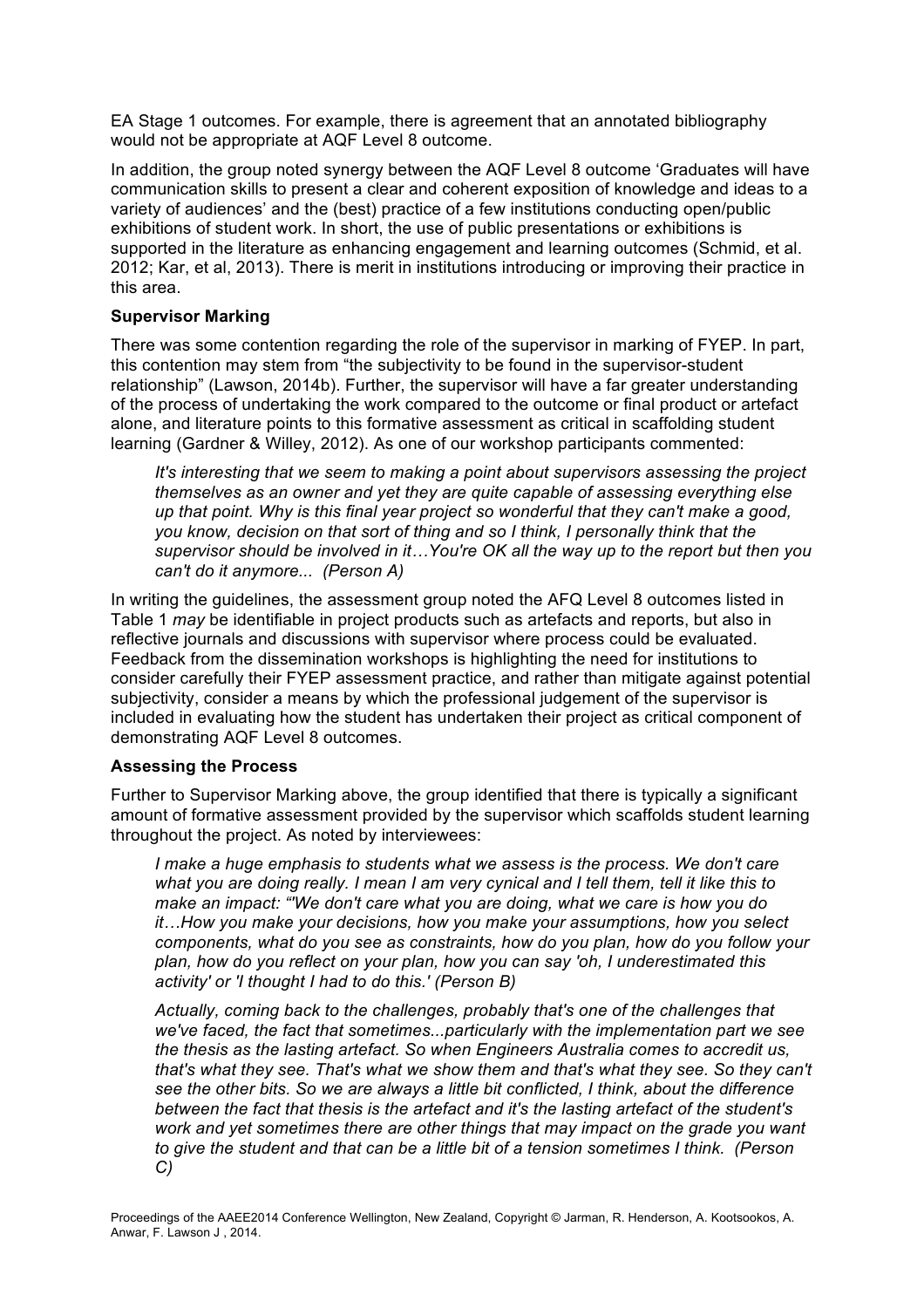*Well, I think the emphasis on the process. It is not about what they do. It is not about getting a dancing robot at the end of one year. It's about what you did and what you thought and what you learned, why you doing the dancing robot. And if the robot doesn't dance at the end, it doesn't matter. What matters is that you did it correctly or you tried to do it correctly. I think that's a great thing that students are getting into the idea that engineering is about the how, it's not about the what. (Person B)*

For institutions planning to improve their FYEP assessment practice, the importance of these comments was reinforced during the dissemination workshops, emphasising the process of the student planning and executing the project, their research methodology and intellectual independence. However, the summative assessment of the product or deliverable appears to 'count' most toward the final subject mark. This is evident in some institutions weighting the final report at 100% of final mark/grade. Arguably, here the process is indirectly assessed as it is implied within the product, but there is also some concern that it may be possible to 'fake' evidence of process in final report.

## **(Draft) Assessment Guidelines**

There is broad consensus amongst the higher education sector that assessment plays a critical role in the provision of high quality teaching and learning and many universities have guiding principles underpinning faculty or school assessment work. The general principles below are taken as necessary but not sufficient for the provision of quality assessment of FYEPs. The more specific guidelines may assist in designing FYEPs that demonstrate AQF Level 8 learning outcomes.

As overarching principles, assessment must be authentic; encourage student involvement in peer and self-assessment; be tightly and constructively aligned to outcomes and curriculum; and enable opportunities for formative feedback (Boud, 2003; Gardner & Willey, 2012; Hattie, 2008, Biggs, 1996).

All assessment practices associated with FYEPs should be considered in light of AQF Level 8 outcomes. This means that tasks themselves and how they are marked should reflect the higher order requirements of the skills and application of knowledge as described in AQF Level 8. The FYEP is a unique undertaking in that it usually spans a year, requires students to work in largely autonomous ways -though under supervision, and engage in a research and/or design project of high intellectual quality. Therefore FYEP assessment should be cognisant of these unique demands and might look qualitatively different from other undergraduate assessment practices.

Primarily, given the length and nature of a FYEP course, assessment should be seen as a dialogue, a conversation that is focused on the development and improvement of a student's capacity to undertake a project. These guidelines posit that formative, peer and selfassessment are critical components of the assessment program and must occur early and frequently in the FYEP student journey. The guidelines also assume, given the principle of constructive alignment, main assessment items should be taught, scaffolded and practised prior to demonstration. In the case of FYEP, such scaffolding and practice might take place in preceding subjects.

The following guidelines identify points of differentiation between the skills and applications of AQF7 and AQF8 and the ways in which associated assessment of learning outcomes might be considered. The guidelines acknowledge that the FYEP is an ideal place to look for AQF8 outcomes, but it may not be the only place in an institution's curriculum. Further, FYEPs vary across institutions in terms of individual versus group projects, how projects are developed or allocated to students, and what tasks are set and assessed. It should be noted that these six (A)ssessment guidelines have been written to directly align/reflect with the six AQF8 learning outcomes described in Table 1.

A1. When assessing for this skill look for evidence of the student's individual capacity to synthesise knowledge to identify and provide solutions to complex problems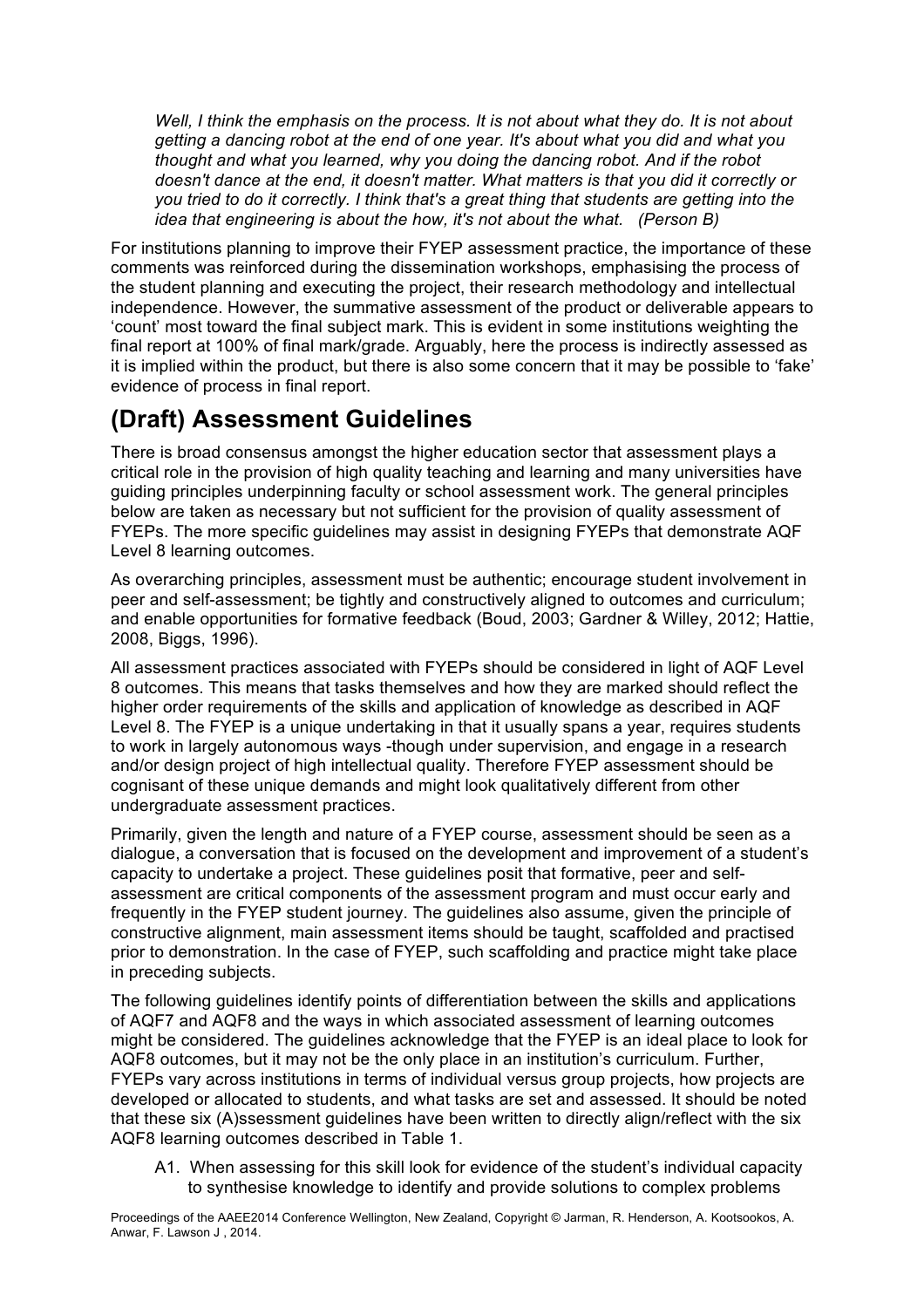- A2. When assessing for this skill look for evidence of the student's broad understanding of a body of knowledge and theoretical concepts with advanced understanding.
- A3. When assessing for this skill look for evidence of the ways in which the student is moving beyond what is locally known and described and towards what is critical and new. This suggests a requirement for the assessor to have relevant discipline related expertise.
- A4. When assessing for this skill look for evidence of use of specialist bodies of knowledge and skills as applied to a new problem. This guideline suggests ideally, students should develop their own projects rather than be allocated one.
- A5. When assessing for this skill look for evidence of student communication skills with more than one audience. Include opportunities for students to communicate with peers, academics, industry or general public.
- A6. When assessing for this skill look for evidence of students' individual capacities to develop and implement projects and/or a piece of research relevant to the practice of engineering.

The guidelines above are not provided in isolation. Table 2 lists typical FYEP assessment deliverables as well as examples of the student activity which may provide an opportunity for demonstration of AQF Level 8 learning outcomes. The following scenario represents how the guidelines might be used by an institution:

A curriculum designer determines that their FYEP subject is an ideal opportunity for students to demonstrate the AQF learning outcome "Graduates will have cognitive skills to review, analyse, consolidate and synthesise knowledge **to identify and provide solutions to complex problems with intellectual independence**". The guideline linked to this outcome is "A1. When assessing for this skill look for evidence of the student's individual capacity to synthesise knowledge to identify and provide solutions to complex problems." When assessing (say) the project proposal, the assessor might look for evidence of "Review, critique and synthesise knowledge and demonstrate the space for project/problem including cross-disciplinary fields".

Table 2 shows multiple project deliverables (e.g. proposal, progress report) that provide opportunity for multiple activities likely to support demonstration of learning outcomes. Equally, the activities are likely to contribute to more than one project deliverable. Elements within the table are not intended to be linked in a prescriptive manner. Further, while the assessment deliverables and example activities in Table 2 have an emphasis on deliverables/products, it is not difficult to identify where process is evident. The real value of Table 2 is that it can be adapted and improved at the (local) institutional level as needed.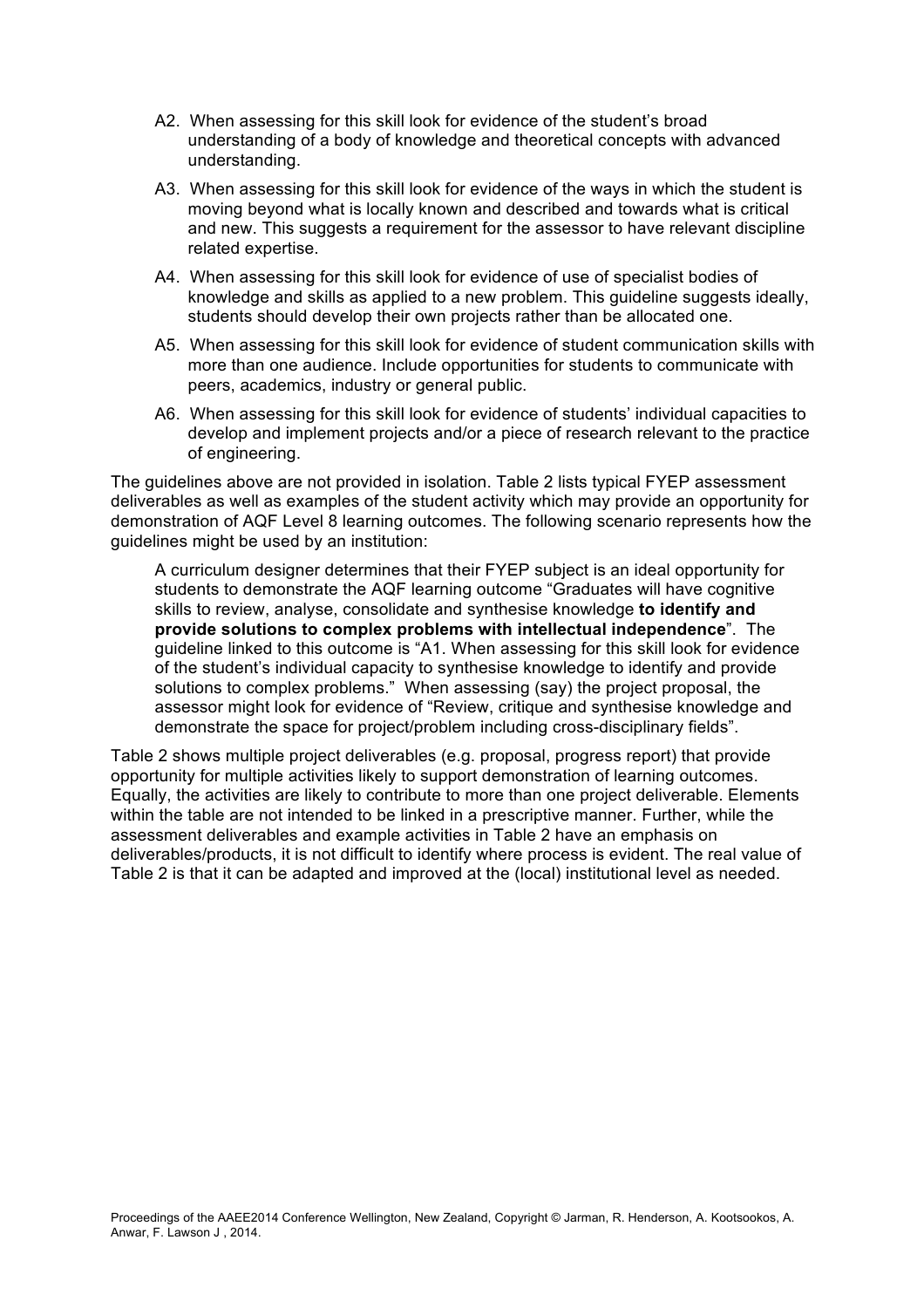| Assessment deliverables                        | Examples of student activity leading to demonstration of outcomes                                                                                                                                                                                                      |                                                                                                                                                                                             |  |
|------------------------------------------------|------------------------------------------------------------------------------------------------------------------------------------------------------------------------------------------------------------------------------------------------------------------------|---------------------------------------------------------------------------------------------------------------------------------------------------------------------------------------------|--|
| Project proposal                               | Develop a project proposal<br>independently including problem<br>identification                                                                                                                                                                                        | Present a clear statement of the<br>shortfall of knowledge and how the<br>project addresses this, or, in the<br>case of a design prototype, the<br>unique design elements are<br>identified |  |
| <b>Literature Review</b>                       |                                                                                                                                                                                                                                                                        |                                                                                                                                                                                             |  |
| <b>Progress Reporting</b>                      | Review, critique and synthesise<br>knowledge and demonstrate the<br>space for project/problem including<br>cross-disciplinary fields                                                                                                                                   |                                                                                                                                                                                             |  |
| Reflective journal or<br>logbook or portfolio  |                                                                                                                                                                                                                                                                        |                                                                                                                                                                                             |  |
| Model/artefact,                                |                                                                                                                                                                                                                                                                        | Design activity that involves critical<br>thinking, evaluation and judgement                                                                                                                |  |
| simulation, design, proof<br>of concept        | Discover and document the state<br>of the art                                                                                                                                                                                                                          | with demonstrated development of<br>new understanding                                                                                                                                       |  |
| <b>Final Report/Thesis</b>                     | Systematically investigate,                                                                                                                                                                                                                                            | Choose relevant research<br>methodology, explain relevant<br>theoretical approaches                                                                                                         |  |
| Poster sessions,<br>exhibitions, oral defence, | distillate and apply engineering<br>theory and practice to an<br>engineering problem                                                                                                                                                                                   |                                                                                                                                                                                             |  |
| interview<br>Peer review                       | Value add to (local) knowledge by                                                                                                                                                                                                                                      | Demonstrate understanding within a<br>specific topic area beyond those<br>from coursework experiences                                                                                       |  |
| Publishable material                           | adding commentary or evaluating<br>or comparing or summarising or<br>drawing new ideas or identifying<br>patterns or trends                                                                                                                                            |                                                                                                                                                                                             |  |
|                                                |                                                                                                                                                                                                                                                                        | Provide material to a publishable<br>standard                                                                                                                                               |  |
|                                                | Understand context, need, benefit,<br>requirements, uncertainty, value of<br>intended outcome and to whom                                                                                                                                                              | Write and/or present coherently,<br>succinctly, with logical development<br>of ideas and clarity                                                                                            |  |
|                                                | Critically analyse quantitative<br>and/or qualitative data                                                                                                                                                                                                             | Incorporate appropriate text,<br>calculations, drawings, images.                                                                                                                            |  |
|                                                | Interpret results with appropriate                                                                                                                                                                                                                                     | Represent data appropriately                                                                                                                                                                |  |
|                                                | engineering decision making and<br>reference to body of knowledge                                                                                                                                                                                                      | Make logical and accurate<br>conclusions and recommendations                                                                                                                                |  |
|                                                | Apply appropriate technical<br>engineering tools e.g. design,<br>experimental work, analytical,<br>statistical, computing, simulation to                                                                                                                               | Use suitable language for various<br>audiences and appropriate<br>presentation methods and<br>techniques                                                                                    |  |
|                                                | provide solutions                                                                                                                                                                                                                                                      | Use innovative or creative<br>approaches to engage audience<br>and seek audience confirmation for<br>understanding                                                                          |  |
|                                                | Be autonomous and demonstrate<br>self-management including<br>applying project planning regularly<br>to report progress and direct/guide<br>project work and decisions,<br>evidence of adapting/changing<br>planning as needed, including<br>response to disturbances. |                                                                                                                                                                                             |  |
|                                                |                                                                                                                                                                                                                                                                        | Collaborate with broad stakeholders                                                                                                                                                         |  |

#### **Table 2: Typical FYEP assessment deliverables and examples of student activity providing opportunity for demonstration of AQF8 outcomes**

## **Conclusions**

The introduction of Australian Qualifications Framework has presented institutions with an opportunity for change, with the majority aiming to have their 4-year engineering courses meet the Level 8 learning outcomes. The development of the (draft) assessment guidelines described in this paper aim to assist institutions in achieving this aim through FYEPs. Further, the paper presents three areas identified from data collected from institutions across Australia related to FYEP assessment practices which are noteworthy for institutions to consider. These include: the use of public presentations or exhibitions to enhance

Proceedings of the AAEE2014 Conference Wellington, New Zealand, Copyright © Jarman, R. Henderson, A. Kootsookos, A. Anwar, F. Lawson J , 2014.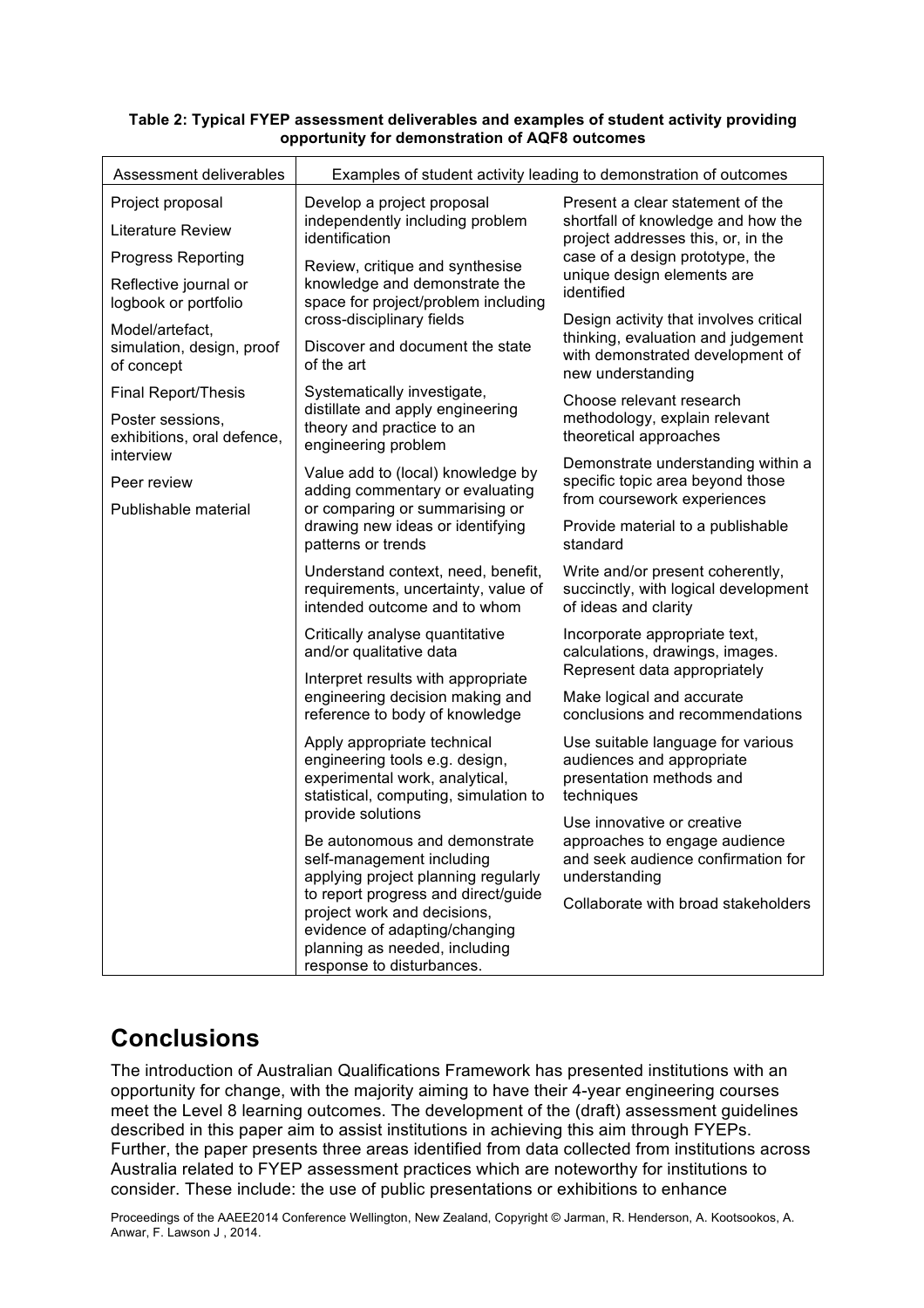engagement in learning outcomes; incorporation of the professional judgement of the supervisor in evaluating how the student has demonstrated outcomes; assessment of the process of student planning and execution of the project (such as research methodology) in addition to the summative assessment of the project product or deliverable and; adoption of the full suite of curriculum, supervision and assessment guidelines.

### **References**

- Australian Qualifications Framework Council. (2013). *Australian Qualifications Framework*, 2nd Ed, January 2013. Australian Qualifications Framework Council for the Ministerial Council for Tertiary Education and Employment. South Australia, Adelaide. Retrieved July 2013, from http://www.aqf.edu.au/wp-content/uploads/2013/05/AQF-2nd-Edition-January-2013.pdf
- Biggs, J. (1996). Enhancing teaching through constructive alignment. *Higher Education*, 32 1-18.
- Boud, D. (2003). *Enhancing Learning through Self Assessment.* New York: Routledge.
- Engineers Australia. (2011). Stage 1 Competency Standard for Professional Engineer. Retrieved July 2013, from http://www.engineersaustralia.org.au/sites/default/files/shado/Education/Program Accreditation/110318 Stage 1 Professional Engineer.pdf
- Gardner, A. & Willey, K. (2012). *Student participation in and perceptions of regular formative assessment activities*. Paper presented at the annual Australasian Association for Engineering Education (AAEE) Conference, 3-5 December, Melbourne, Australia.
- Hattie, J. (2008). *Visible learning: A synthesis of over 800 meta-analyses relating to achievement.*  New York: Routledge.
- Howard, P., Kestell, C. & Rasul, M. (2014). *Guidelines for Curriculum development of Final Year Engineering Projects to support achievement of AQF8 Outcomes.* Paper presented at the Australasian Association of Engineering Education (AAEE) Conference, 8-10 December, Wellington, New Zealand.
- Kar, S. A. C., Mukahar, N., Enzai, .N. I. M, Rais, S. S., Sabri, S. M., (2013). Enhancing Final Year Project Through Exhibition and Competition. *World Applied Sciences Journal* 23 (Enhancing Emerging Market Competitiveness in the Global Economy) 8-11.
- Lawson, J., Hadgraft, R. & Jarman, R. (2014a). *Contextualising research in AQF8 for engineering education.* Paper presented at the Australasian Association of Engineering Education (AAEE) Conference, 8-10 December, Wellington, New Zealand.
- Lawson, J., Rasul, M., Howard, P. & Martin, F., (2014b). *Getting it right: Assessment tasks and marking for capstone project courses.* Paper presented at Capstone Design Conference, FEOBO, 2-4 June, Ohio, USA.
- Martin, F., Hadgraft, R., Stojcevski, A., & Lawson, J. (2014). *Supporting students through the final year engineering project experience to achieve AQF8 outcomes.* Paper presented at the Australasian Association of Engineering Education (AAEE) Conference, 8-10 December, Wellington, New Zealand.
- New Zealand Qualifications Authority (2013). *New Zealand Qualifications Framework.* New Zealand Qualifications Authority. Wellington. Retrieved September 2014, from http://www.nzqa.govt.nz/assets/Studying-in-NZ/New-Zealand-Qualification-Framework/requirements-nzqf.pdf
- Nouwens, F. Rasul, M. G., Lawson, J., Howard, P., Martin, F., Jarman, R., (2013). *Educational purposes of final year engineering projects and their assessment*. Paper presented at the Australasian Association of Engineering Education (AAEE) Conference, 8-11 December, Gold Coast, Queensland.
- Rasul, M., Lawson, J., Jarman, R., Hadgraft, R., Howard, P., Martin, F., Kestell, C., Anwar, F., Stojcevski, A., Henderson, A., & Kootsookos, A. *Good practice guidelines for curriculum, supervision and assessment of Final Year Engineering Projects and AQF8 learning outcomes*, OLT report 2014 (unpublished).